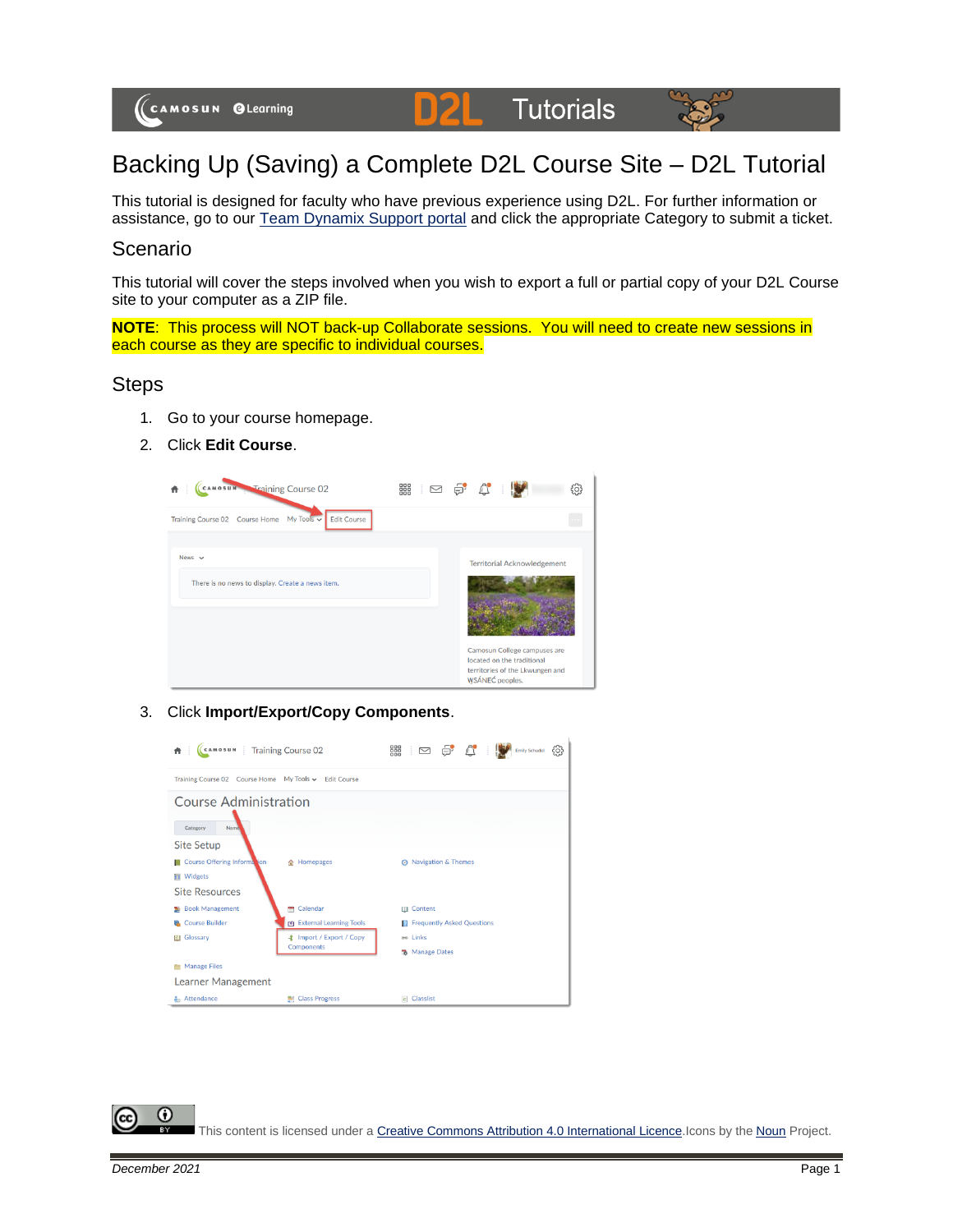4. Select **Export Components**, then click **Start**.



5. **Select All Components**, or select individual components to export, then click **Continue**.



 $\odot$ This content is licensed under [a Creative Commons Attribution 4.0 International Licence.I](https://creativecommons.org/licenses/by/4.0/)cons by the [Noun](https://creativecommons.org/website-icons/) Project.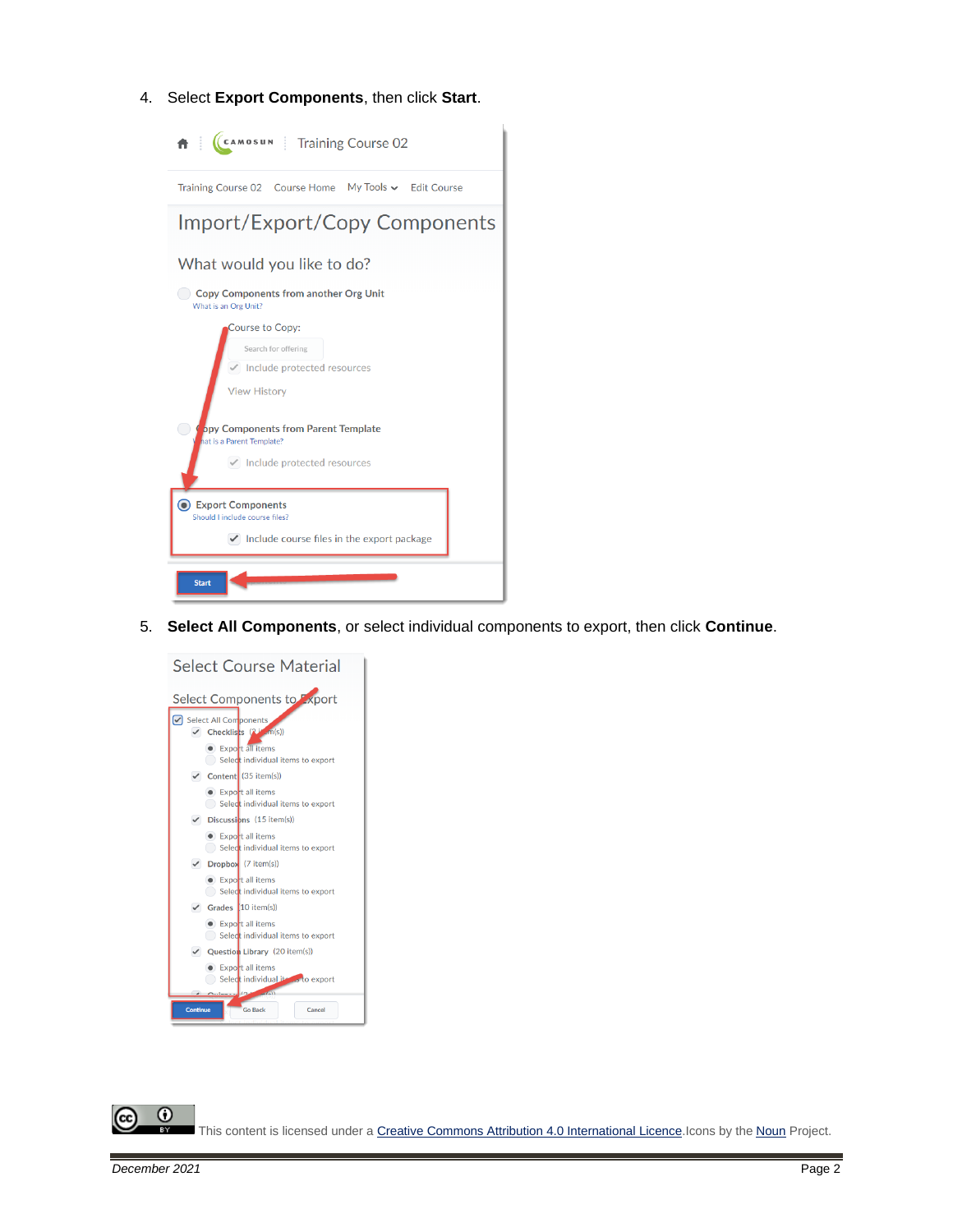6. If all looks well on the **Confirm components to Export** page, click **Continue**.